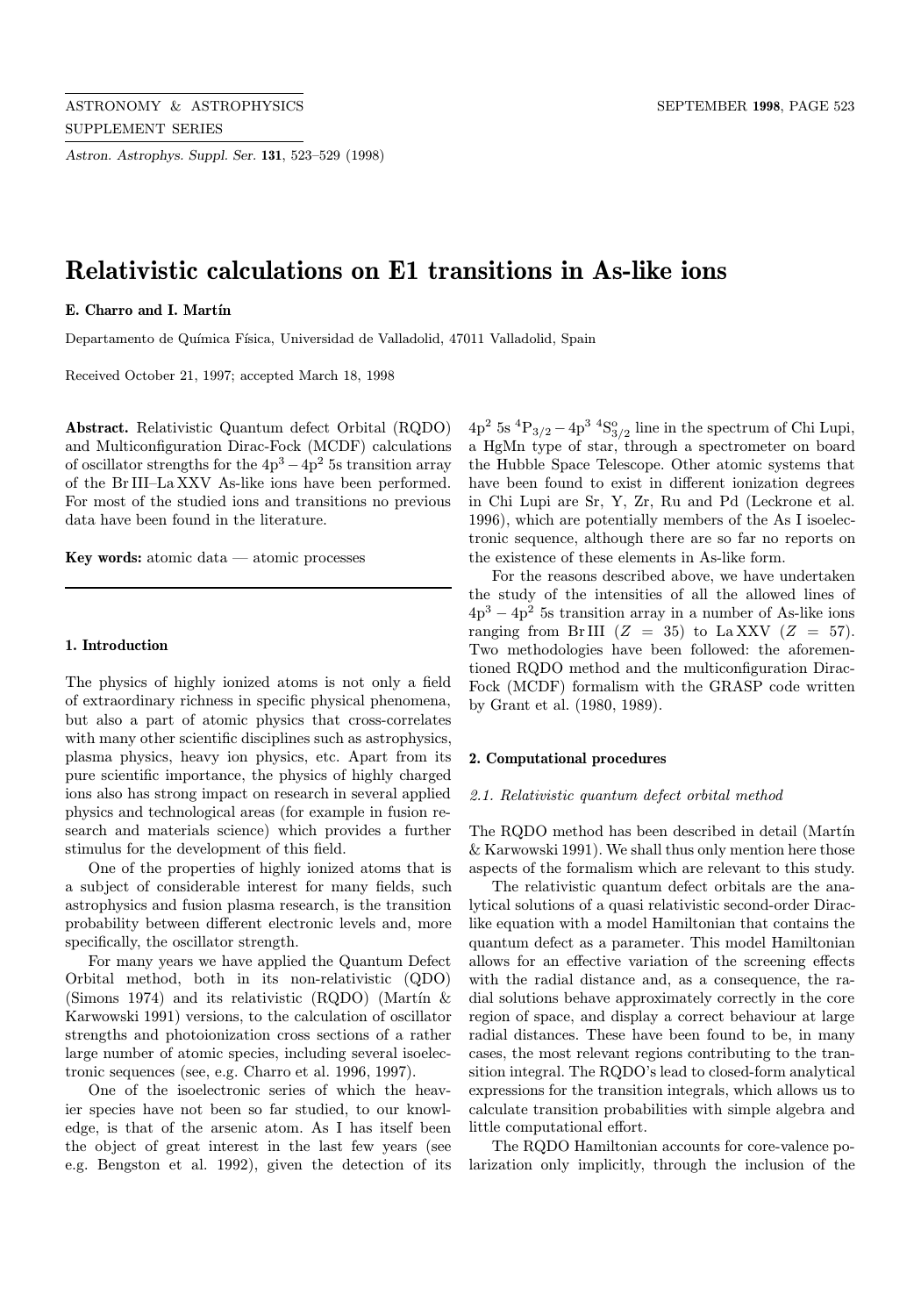| <b>ION</b>                                                                    | $Br$ $IIIa$ | $Rb V^b$ | $Sr$ $VI^b$ | Y VII <sup>c</sup> | $Zr$ VIII <sup>c</sup> | $Nb$ $IXc$ | Mo X <sup>c</sup> |
|-------------------------------------------------------------------------------|-------------|----------|-------------|--------------------|------------------------|------------|-------------------|
| $4s^24p^3$                                                                    |             |          |             |                    |                        |            |                   |
| $^{2}D^{o}_{3/2}$                                                             | 15042.      |          |             | 21611.             | 23156.                 | 24881.     | 26886.            |
|                                                                               | 16301.      |          |             | 26121.             | 28930.                 | 32026.     | 35522.            |
|                                                                               | 26915.      |          |             | 42364.             | 46381.                 | 50672.     | 55313.            |
| ${}^{2}D_{5/2}^{\circ}$<br>${}^{2}P_{1/2}^{\circ}$<br>${}^{2}P_{3/2}^{\circ}$ | 28579.      |          |             | 49289.             | 55605.                 | 62632.     | 70544.            |
| $4s^24p^25s$                                                                  |             |          |             |                    |                        |            |                   |
| ${}^{4}P_{1/2}$                                                               | 145417.     |          | 327320.     | 398054.            | 473532.                | 553867.    | 638999.           |
| ${}^{4}{\rm P}_{3/2}$                                                         | 147670.     | 266420.  | 333260.     | 405878.            | 483622.                | 566634.    | 654947.           |
| ${}^4\mathrm{P}_{5/2}^+$                                                      | 150260.     | 270710.  | 338650.     | 412177.            | 490913.                | 574934.    | 664258.           |
| $\mathrm{^{2}P_{1/2}}$                                                        | 149200.     | 268680.  | 338240.     | 411076.            | 489084.                | 572400.    | 660981.           |
| ${}^{2}P_{3/2}$                                                               | 152110.     | 271790.  | 343870.     | 417527.            | 496387.                | 580533.    | 669948.           |
| $^2\mathrm{D}_{5/2}$                                                          | 157747.     | 285920.  | 355820.     | 431523.            | 512828.                | 599844.    | 692660.           |
| ${}^{2}D_{3/2}$                                                               | 158512.     | 286790.  | 356820.     | 432898.            | 514585.                | 602011.    | 695263.           |
| $^2\mathrm{S}_{1/2}$                                                          |             | 307080.  | 378990.     | 456682.            | 539792.                | 628560.    | 723115.           |

Table 1. Experimental energy levels for some As-like ions, in  $cm^{-1}$ 

a) Compilation by Kelly (1987).

b) Observed by O'Sullivan (1989) for RbV and by O'Sullivan

& Maher (1989) for SrVII, see text.

c) Measurements by Reader & Acquista (1981), see text.

quantum defect. However, it is our experience that the explicit inclusion of the above effect is often important. As in some previous works (see, e.g., Charro et al. 1996, 1997) we have performed two types of RQDO f-value calculations: one with the standard dipole-length transition operator,  $Q(r) = r$ , and other with a core-polarization corrected form of the former (Bielińska-Wąz 1992):

$$
Q(r) = r \left[ 1 - \frac{\alpha}{r^3} \left[ 1 - \exp(-r/r_c) \right]^3 \right], \tag{1}
$$

where  $\alpha$  is the core polarizability and  $r_c$  is a cut-off radius, chosen to be in these calculations the mean radius of the outermost orbital of the core, calculated in accord with an expression given by Chichkov & Shevelko (1981). The core has been considered in all the cases to be Ar  $3d^{10}$  4s<sup>2</sup>. For the core polarizabilities we have taken the values supplied by Fraga et al. (1976), which do not go beyond Nb IX  $(Z = 41)$ . For the higher ions in the sequence we have found the core polarizabilities in atomic units from the following expression

$$
\ln \alpha = 38.838 - 10.615 \ln Z,\tag{2}
$$

which has been obtained through a fitting of the  $\alpha$ -values of Fraga et al. (1976) from As I ( $Z = 33$ ) to Nb IX ( $Z =$ 41), with a correlation factor of 0.9967. Z is the atomic number. The values of the core polarizabilities and cut-off radii, in atomic units, are shown in graph form in Fig. 1.

In the RQDO context, energy level data are required in order to obtain the quantum defects. For Br III we have employed the data provided by a compilation by Kelly (1987). For the quadruplet levels of the  $4p^2$  5s configuration we have taken the observed energy values of O'Sullivan (1989) for Rb V and O'Sullivan & Maher (1989) for Sr VI. In both cases, the corresponding spectra of laser- produced plasmas were recorded, and the position of the lines was identified from MCDF calculations, which were also employed to determine f-values. These authors (O'Sullivan 1989; O'Sullivan & Maher 1989) report that the agreement between the calculated and observed energies is generally quite good. For the ions Y VII to Mo X we have used experimental energies by Reader & Acquista (1981). Early energy data measured by Rahimullah et al. (1976) for these ions are in good agreement with those of Reader & Acquista (1981). The energies of the levels of the ground and excited configurations up to Mo X that we have used in our RQDO calculations, for which some experimental data are available, are collected in Table 1.

All the above data have relied on theoretical predictions and observed intensities for an identification of the lines, as well as an analysis of the systematic trends complied by the level energies along the isoelectronic sequence (O'Sullivan 1989; O'Sullivan & Maher 1989; Reader & Acquista 1981; Rahimullah et al. 1976). Reader & Acquista (1981) employ Hartree-Fock (HF) calculations. These authors estimate uncertainties to range from 0.6  $\rm cm^{-1}$  to 15  $\rm cm^{-1}$  for the levels of the  $\rm 4p^3$  and 4p<sup>2</sup> 5s configurations, the uncertainties increasing from the ground to the excited configurations, and also from Y VII to Mo X.

In Tables 2 to 4 we display the theoretical energies obtained in the present work with the MCDF approach and employed in our MCDF calculations of oscillator strengths. In Tables 1 to 3 the energy of the lowest level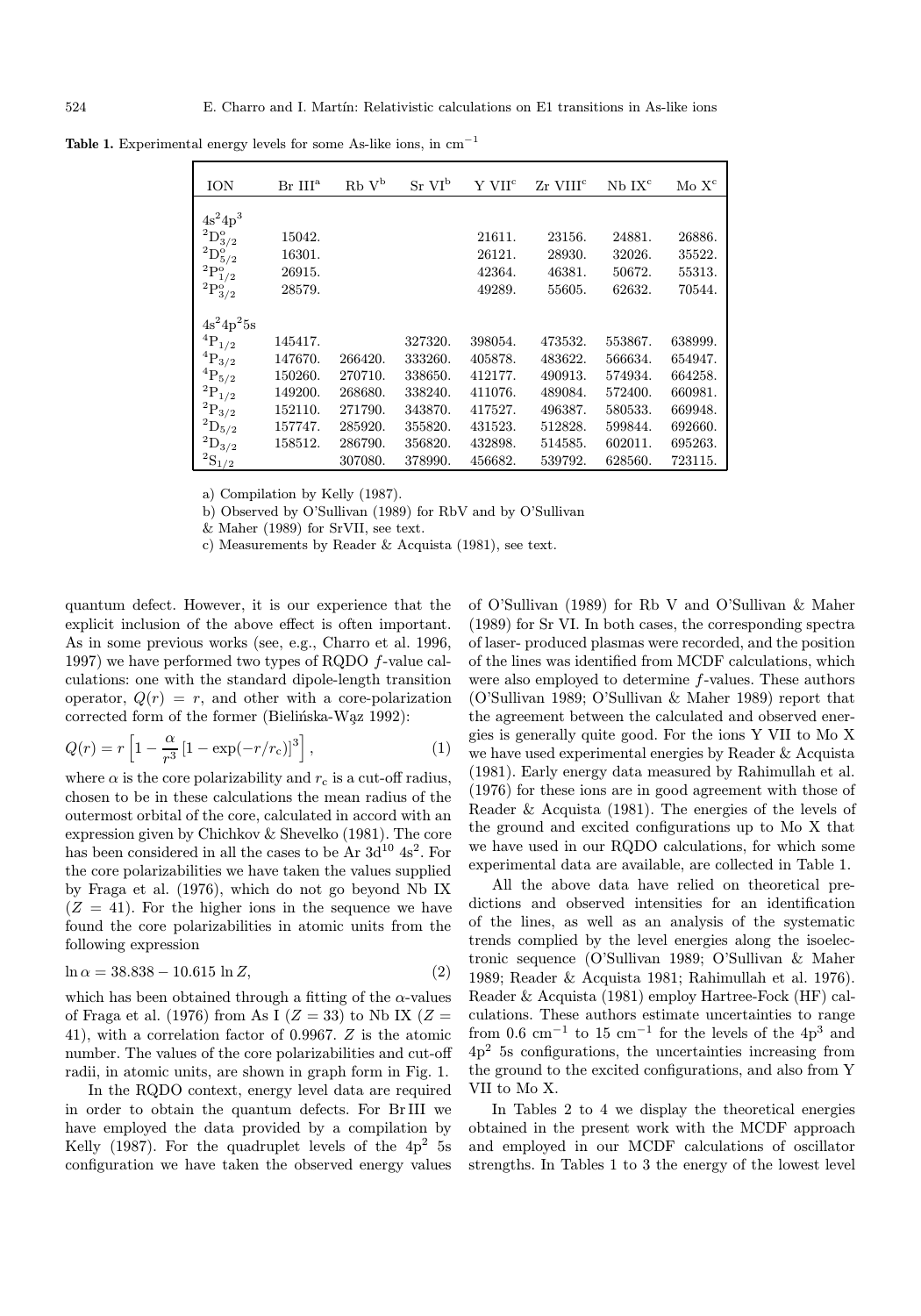Table 2. MCDF energy levels for some As-like ions, in  $cm^{-1}$ 

| <b>ION</b>             | Rb V   |        |        | Sr VI Y VII Zr VIII Nb IX                       |        | Mo X   |
|------------------------|--------|--------|--------|-------------------------------------------------|--------|--------|
|                        |        |        |        |                                                 |        |        |
| $4s^24p^3$             |        |        |        |                                                 |        |        |
| $\rm ^2D_{3/2}$        | 23282. | 24803. | 26266. | 27756.                                          | 29371. | 31220. |
| $\mathrm{^{2}D_{5/2}}$ | 26091. | 28684. | 31396. | 34297.                                          | 37461. | 40968. |
| $\rm{ ^2P_{1/2}}$      | 37061. | 40809. | 44649. | 48659.                                          | 52917. | 57507. |
| $\mathrm{^{2}P_{3/2}}$ | 40694. | 46013. | 51794. | 58151.                                          | 65203. | 73073. |
|                        |        |        |        |                                                 |        |        |
| $4s^24p^25s$           |        |        |        |                                                 |        |        |
| ${}^{4}P_{1/2}$        |        |        |        | 279262, 328485, 399440, 475285, 555936, 641369, |        |        |
| $^4\mathrm{P}_{3/2}$   |        |        |        | 282543. 334076. 406808. 484775. 567968. 656411. |        |        |
| $\rm ^4P_5/2$          |        |        |        | 290176, 337474, 413651, 492779, 577159, 666802, |        |        |
| $\mathrm{^{2}P_{1/2}}$ |        |        |        | 285607, 341072, 414078, 492407, 575954, 664736, |        |        |
| $\mathrm{^{2}P_{3/2}}$ |        |        |        | 290973, 347223, 421276, 500626, 585178, 674945, |        |        |
| $\mathrm{^{2}D_{5/2}}$ |        |        |        | 293253, 360449, 436428, 518007, 605224, 698158, |        |        |
| $^2\mathrm{D}_{3/2}$   |        |        |        | 293637. 361481. 437855. 519893. 607621. 701105. |        |        |
| $\mathrm{^{2}S_{1/2}}$ |        |        |        | 316082, 388487, 466569, 550209, 639446, 734356, |        |        |

Table 3. Doublet MCDF energy levels for the  $4p<sup>3</sup>$  configuration,  $\rm \, cm^{-1}$ 

| ION          | $^{2}D_{3/2}^{o}$ | $^{2}D^{o}_{5/2}$ | $^2\mathrm{P}_{1/2}^{\mathrm{o}}$ | $^2\mathrm{P}_\mathrm{3/2}^{\mathrm{o}}$ |
|--------------|-------------------|-------------------|-----------------------------------|------------------------------------------|
|              |                   |                   |                                   |                                          |
| Ru XII       | 36099.            | 49345.            | 68032.                            | 91783.                                   |
| Rh XIII      | 39371.            | 54384.            | 74140.                            | 102884.                                  |
| Pd XIV       | 43346.            | 60098.            | 80922.                            | 115320.                                  |
| Ag XV        | 48116.            | 66558.            | 88450.                            | 129214.                                  |
| Cd XVI       | 53761.            | 73831.            | 96792.                            | 144683.                                  |
| In XVII      | 60349.            | 81977.            | 106010.                           | 161841.                                  |
| Sn XVIII     | 67935.            | 91053.            | 116160.                           | 180801.                                  |
| Sb XIX       | 76572.            | 101113.           | 127299.                           | 201674.                                  |
| Te XX        | 86311.            | 112213.           | 139482.                           | 224575.                                  |
| <b>I XXI</b> | 97201.            | 124409.           | 152766.                           | 249624.                                  |
| Xe XXII      | 109296.           | 137759.           | 167209.                           | 276943.                                  |
| Cs XXIII     | 122651.           | 152326.           | 182875.                           | 306661.                                  |
| Ba XXIV      | 137325.           | 168173.           | 199827.                           | 338912.                                  |
| La XXV       | 153380.           | 185369.           | 218133.                           | 373835.                                  |

of the ground configuration,  ${}^{4}S_{3/2}^{o}$ , which is equal to zero in cm<sup>−</sup><sup>1</sup>, has been omitted. The comparison of our MCDF energies, as reported in Table 2, with the data by other authors (Table 1) makes us confident as to their accuracy.

In order to have a basis to test the quality of the energies employed, we have plotted the energies of the ground and excited configurations in Figs. 2 and 3, respectively. They present a regular behaviour, in all cases, along the isoelectronic sequence, and the connection between the present MCDF and the experimental energies (Reader & Acquista 1981) is smooth.

Other input data that are also needed in the RQDO calculations were the ionization energies of the atomic systems. The corresponding values from As I to Kr IV are supplied by Kelly (1987) and a few more by Fraga et al.

Table 4. MCDF energy levels for the  $4p<sup>2</sup>$  5s configuration, in  $cm^{-1}$ 

| ION      |          | ${}^{4}P_{3/2}$ | ${}^{4}P_{5/2}$                              | ${}^{2}P_{1/2}$         | $\mathrm{^{2}P_{3/2}}$ |
|----------|----------|-----------------|----------------------------------------------|-------------------------|------------------------|
|          |          |                 |                                              |                         |                        |
| Ru XII   | 826540.  | 849218.         |                                              | 862001. 858189. 870295. |                        |
| Rh XIII  | 926275.  |                 | 953680. 967637. 962964.                      |                         | 975982.                |
| Pd XIV   | 1030771. |                 | 1063577, 1078688, 1073174, 1087080,          |                         |                        |
| Ag XV    | 1140020. |                 | 1178954, 1195196, 1188863, 1203634,          |                         |                        |
| Cd XVI   | 1254007. |                 | 1299849, 1317147, 1310071.                   |                         | 1325687.               |
| In XVII  |          |                 | 1372712, 1426294, 1444725, 1436833, 1453274, |                         |                        |
| Sn XVIII |          |                 | 1496108, 1558319, 1577811, 1569178, 1586426. |                         |                        |
| Sb XIX   |          |                 | 1624167. 1695954. 1716485. 1707136. 1725175. |                         |                        |
| Te XX    |          |                 | 1756857, 1839227, 1860777, 1850735, 1869552, |                         |                        |
| I XXI    |          |                 | 1894148, 1988167, 2010718, 2000006, 2019585, |                         |                        |
| Xe XXII  |          |                 | 2036007, 2142807, 2166341, 2154980, 2175310. |                         |                        |
| Cs XXIII |          |                 | 2182400, 2303179, 2327682, 2315690, 2336761. |                         |                        |
| Ba XXIV  |          |                 | 2333297, 2469321, 2482173, 2494777, 2503974, |                         |                        |
|          |          |                 | 2488663. 2641271. 2667667. 2654466. 2676989. |                         |                        |

Table 4. continued

| ION      | $^{2}D_{5/2}$ | $^{2}D_{3/2}$ | ${}^{2}S_{1/2}$ |
|----------|---------------|---------------|-----------------|
| Ru XII   | 901566.       | 905676.       | 941583.         |
| Rh XIII  | 1012246.      | 1016950.      | 1054107.        |
| Pd XIV   | 1129044.      | 1134341.      | 1172710.        |
| Ag XV    | 1252057.      | 1257940.      | 1297490.        |
| Cd XVI   | 1381373.      | 1387834.      | 1428542.        |
| In XVII  | 1517080.      | 1524109.      | 1565957.        |
| Sn XVIII | 1659262.      | 1666848.      | 1709822.        |
| Sb XIX   | 1808005.      | 1816137.      | 1860227.        |
| Te XX    | 1963394.      | 1972062.      | 2017261.        |
| I XXI    | 2125520.      | 2134715.      | 2181018.        |
| Xe XXII  | 2294478.      | 2304191.      | 2351596.        |
| Cs XXIII | 2470367.      | 2480590.      | 2529096.        |
| Ba XXIV  | 2653293.      | 2664017.      | 2713625.        |
| La XXV   | 2843364.      | 2854584.      | 2905293.        |



Fig. 1. Core dipole polarizabilities and cut-off radii, in atomic units, for As-like ions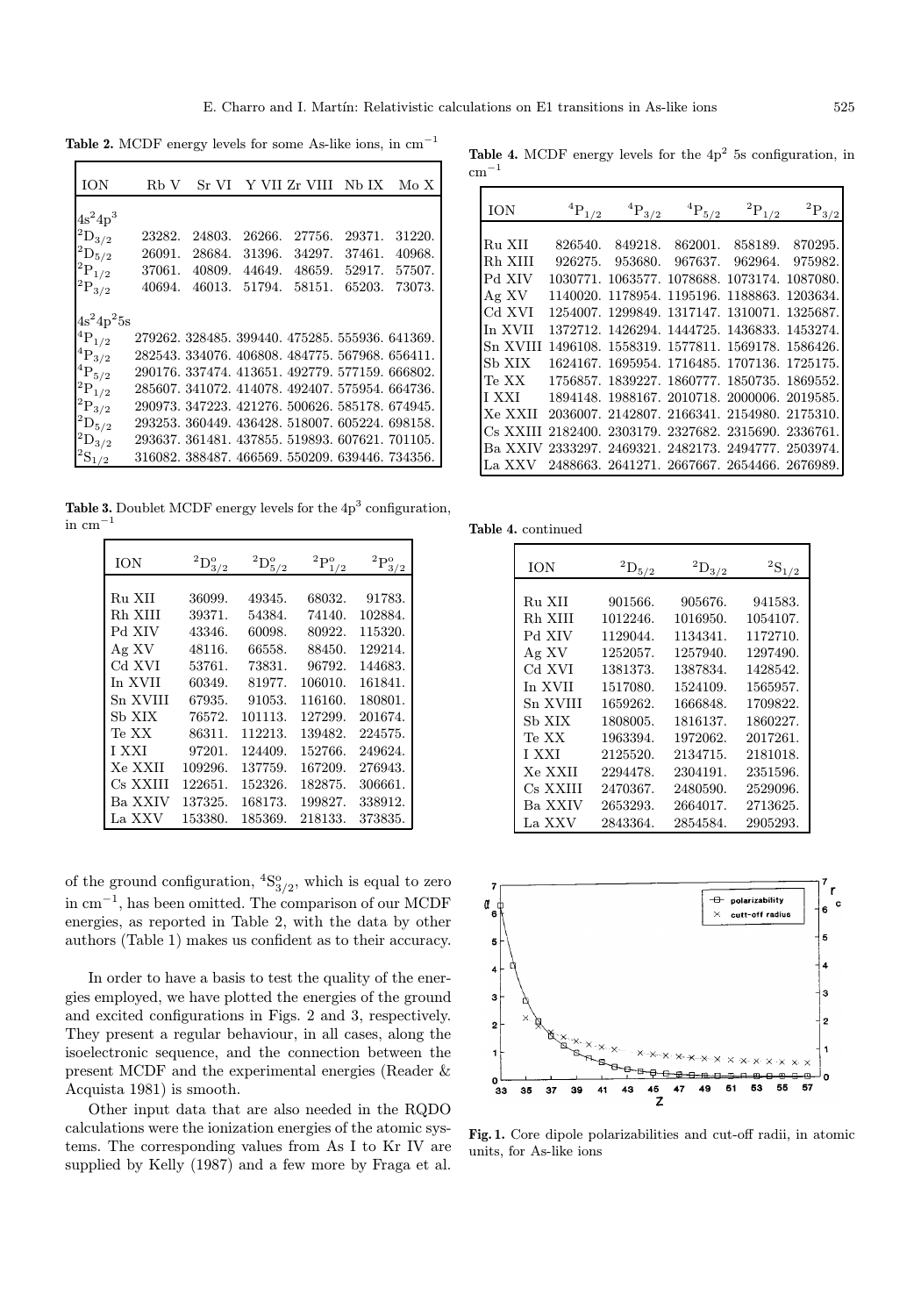

Fig. 2. Energies for the doublet levels of the ground configuration,  $4p<sup>3</sup>$ , taken from Tables 1 and 2, in As-like ions versus the atomic number

(1976). For the few remaining ions for which f-values are reported we have employed an extrapolation formula obtained by fitting the ionization energies in  $cm^{-1}$  of the previous ions. This formula is the following

$$
E_i = 86.96 Z^3 - 2806.66 Z^2, \tag{3}
$$

where, again, Z is the atomic number. The correlation factor was 0.9998.

#### 2.2. Multiconfiguration Dirac-Fock method

The MCDF method, as implemented in the GRASP code (Grant 1989), is a generalization of the Dirac-Fock formalism. It employs a multiconfigurational trial function in the variation of the total energy. Within this model, an atomic state function is represented as a linear combination of configuration state functions built from antisymetrized products of standard Dirac orbitals. These orbitals are eigenfunctions of the one-electron total angular momentum operator, rather than of the spin and orbital momentum operators independently (as it is the case in the non-relativistic multiconfigurational Hartree-Fock method). For details of the atomic MCDF model we refer to a review by Grant (Grant 1988).

The extended average level (EAL) mode with the Breit and QED corrections (Grant 1988) has been employed. The following configurations have been introduced:

 $4p^3 + 4p^5$  to describe the ground configuration.

 $4p^2$  5s + 4s4p<sup>4</sup> + 4p<sup>2</sup>4d to describe the excited configuration.

The choice of these configurations has been made on the grounds of the comments by Bieron $\&$  Migdalek (1980) and O'Sullivan (1989) and by observing that this configuration mixing leads to a good accord between dipolelength (Babushkin gauge) and dipole velocity (Coulomb gauge) MCDF oscillator strengths for most of the transitions studied. Other configurations such as 4s 4p<sup>3</sup> 4d and  $4p^2$  5p +  $4p^2$  5d for the ground and excited states,



Fig. 3. MCDF energies for the levels of the excited configuration,  $4p<sup>2</sup>$  5s, in As-like ions versus the atomic number

respectively, have been included in a few ions as a test. However, the final energies and oscillator strengths were practically unaffected by these inclusions whilst the computational time was appreciably increased. Therefore, the data we report in the Tables correspond to the inclusion of the specified configurations solely.

### 3. Results and analysis

The oscillator strengths for the different fine-structure transitions of the  $4p^3-4p^2$  5s array of a number of As-like ions, object of the present study, are displayed in Tables 5 to 10.

For each transition for which experimental energies were available, two RQDO sets of f-values are given, one obtained with the standard dipole-length transition operator,  $Q(r) = r$ , and the other with the core-polarization corrected transition operator, Eq. (1). The two sets of MCDF oscillator strengths correspond to calculations in the dipole-length and dipole-velocity forms, respectively. The MCDF f-values reported by O'Sullivan (1989) and O'Sullivan & Maher (1989) up to Mo X have also been included for comparative purposes. In all the transitions, our MCDF calculations did not reach convergence both for Br III and Kr IV. For Rb V, all the theoretical as well as experimental f-values are anomalously low in magnitude. This feature is explained by O'Sullivan (1989) in terms of a large configuration mixing taking place in this particular ion that leads to a major distribution of intensity between  $4p - 5s$  and  $4p - 4d$  transitions. In all the studied transitions both our RQDO and MCDF f-values are in a general good accord with those reported by O'Sullivan (1989) and by O'Sullivan & Maher (1989). As we go down in the sequence, a greater similarity between the dipole-length and dipole velocity MCDF oscillator strengths is observed. In most transitions, the effects of correcting the RQDO fvalues for core polarization are sizable and bring them closer to the MCDF oscillator strenghts, in particular to those corresponding to the dipole-length calculation.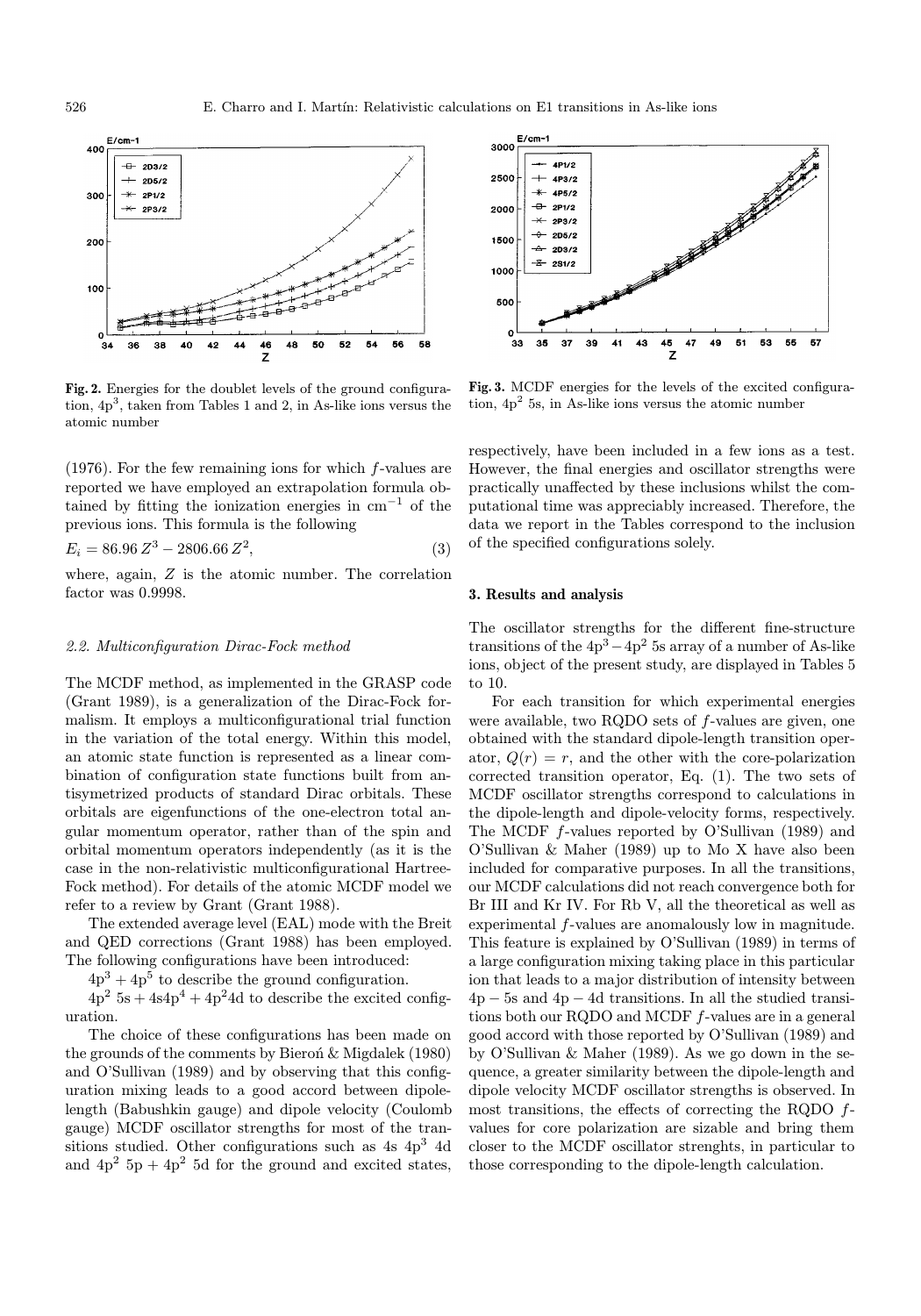| Ζ      | ION      | RQDO <sup>a</sup> | RQDO <sup>b</sup> | MCDF <sup>c</sup> | $\ensuremath{\mathrm{MCDF}^\mathrm{d}}\xspace$ | MCDF <sup>e</sup>             |
|--------|----------|-------------------|-------------------|-------------------|------------------------------------------------|-------------------------------|
|        |          |                   |                   |                   |                                                |                               |
| 35     | Br III   | 0.0710            | 0.0668            |                   |                                                | 0.0663                        |
| 37     | Rb V     | 0.0178            | 0.0183            | 0.0002            | 0.0005                                         | 0.0098                        |
| 38     | Sr VI    | 0.0572            | 0.0556            | 0.0392            | 0.0423                                         | $0.0585$ <sup>f</sup> /0.0418 |
| 39     | Y VII    | 0.0566            | 0.0552            | 0.0503            | 0.0514                                         | 0.0505                        |
| 40     | Zr VIII  | 0.0513            | 0.0508            | 0.0563            | 0.0567                                         | 0.0555                        |
| 41     | Nb IX    | 0.0666            | 0.0647            | 0.0610            | 0.0610                                         | 0.0598                        |
| 42     | Mo X     | 0.0646            | 0.0633            | 0.0652            | 0.0651                                         | 0.0640                        |
| 44     | Ru XII   |                   |                   | 0.0732            | 0.0731                                         |                               |
| 45     | Rh XIII  |                   |                   | 0.0771            | 0.0770                                         |                               |
| 46     | Pd XIV   |                   |                   | 0.0808            | 0.0808                                         |                               |
| 47     | Ag XV    |                   |                   | 0.0843            | 0.0843                                         |                               |
| 48     | Cd XVI   |                   |                   | 0.0874            | 0.0875                                         |                               |
| 49     | In XVII  |                   |                   | 0.0902            | 0.0904                                         |                               |
| 50     | Sn XVIII |                   |                   | 0.0928            | 0.0930                                         |                               |
| 51     | Sb XIX   |                   |                   | 0.0950            | 0.0953                                         |                               |
| $52\,$ | Te XX    |                   |                   | 0.0971            | 0.0973                                         |                               |
| 53     | I XXI    |                   |                   | 0.0990            | 0.0992                                         |                               |
| 54     | Xe XXII  |                   |                   | 0.1007            | 0.1010                                         |                               |
| $55\,$ | Cs XXIII |                   |                   | 0.1022            | 0.1025                                         |                               |
| 56     | Ba XXIV  |                   |                   | 0.1037            | 0.1040                                         |                               |
| 57     | La XXV   |                   |                   | 0.1051            | 0.1054                                         |                               |

**Table 5.** Oscillator strengths for the  $4p^3$   ${}^4S^o_{3/2} - 4p^2$  5s  ${}^4P_{1/2}$  transition

a) Relativistic Quantum Defect Orbital Method, this work.

b) Relativistic Quantum Defect Orbital Method, with polarization, this work.

c) Multiconfigurational Dirac-Fock calculations, Babuskin gauge, this work.

d) Multiconfigurational Dirac-Fock calculations, Coulomb gauge, this work.

e) f-values reported by O'Sullivan (1989).

f) f-values reported by O'Sullivan & Maher (1989).

An overall inspection of Tables 5 to 10 reveals that a sharp increase that occurs is most transitions at Sr VI, is apparent both in our calculations and experiment. O'Sullivan (1989) refers to it as an "array quenching" and explains it in terms of a sudden change in eigenvector composition of the  $4p^2$  5s term.

In all the transitions for which we report both RQDO and MCDF f-values obtained in the present work, the largest discrepancies between the two sets of results occur in the first few ions of the sequence, for which the configuration mixing can be expected to be largest. Another possible reason for the discrepancies might be the fact that the LS coupling scheme has been adopted for all the ions in the RQDO procedure, unlike Biémont  $&$  Hansen (1986) who adopted an intermediate coupling scheme in their calculations of magnetic dipole and electric quadrupole transitions in the ground state of the germanium and arsenic isoelectronic sequences.

# 4. Concluding remarks

RQDO and MCDF oscillator strenghs for the  $4p^3 - 4p^2$  5s transition array of a number of As-like ions are presented. When other MCDF data are available, our results are in good accord with them.

The RQDO procedure has once more proved to be a very useful tool for estimating transition probabilities. It is particularly adequate in the cases where mass-production of data is needed, given its cost-efficiency and reasonable accuracy. It offers also the advantage of its analiticity and lack of convergence problems from which elaborate ab initio calculations often suffer.

One drawback of the RQDO formalism is that it needs quantum defects from other sources as an input. But this can be, in many cases, circumvented by making use of the regularities presented by the quantum defects both along spectral series and isoelectronic sequences, which allow for inter- or extrapolations.

Acknowledgements. This work has been supported by the DGICYT of the Spanish Ministry of Education within Project No. PB94-1314-C03-03 and the J.C.L. within Project No. VA 21/97.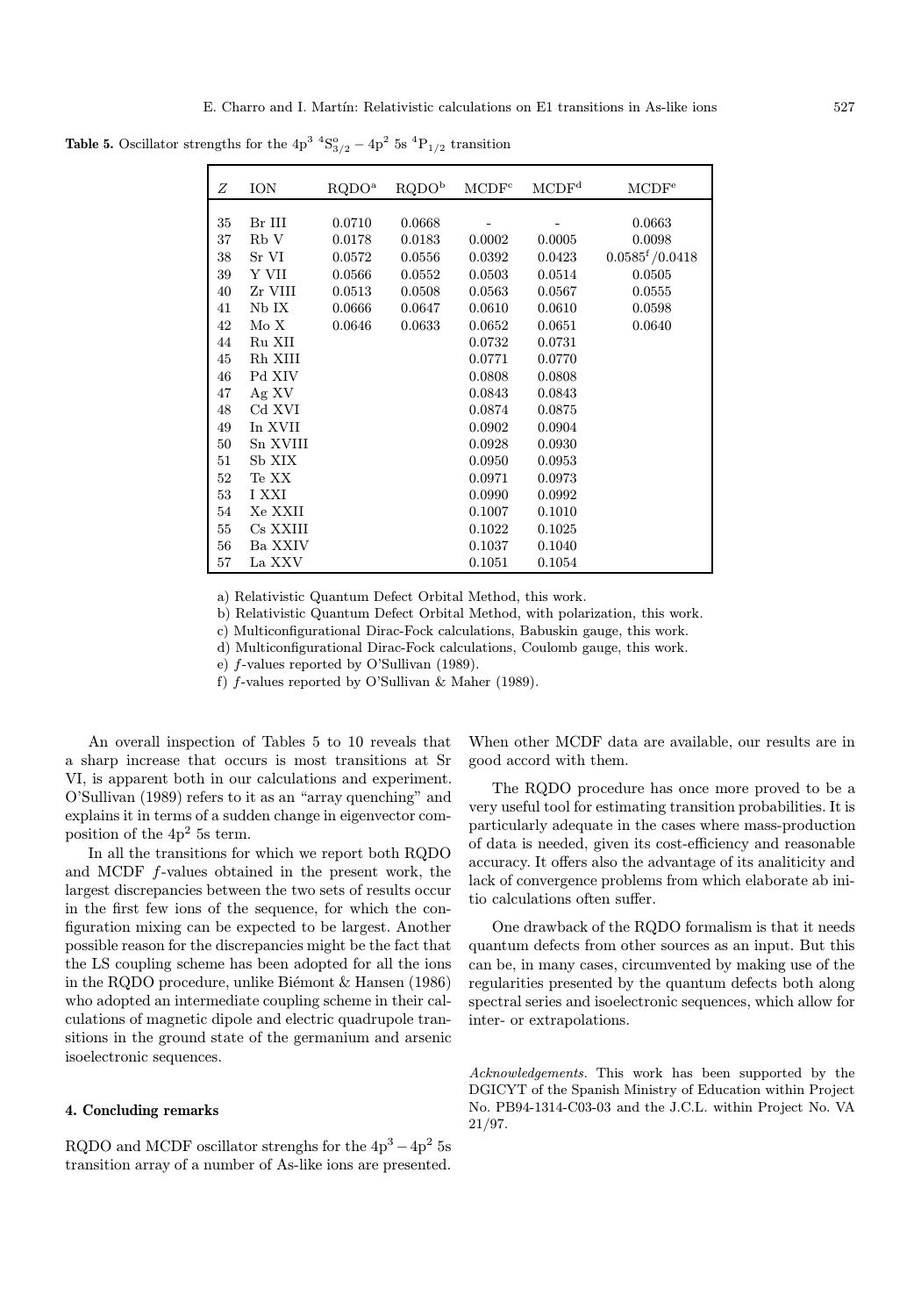**Table 6.** Oscillator strengths for the  $4p^3$   ${}^4S^o_{3/2} - 4p^2$  5s  ${}^4P_{3/2}$ transition

| Z ION                        |        | RQDO <sup>a</sup> RQDO <sup>b</sup> MCDF <sup>c</sup> MCDF <sup>d</sup> |        |               | MCDF <sup>e</sup>           |
|------------------------------|--------|-------------------------------------------------------------------------|--------|---------------|-----------------------------|
|                              |        |                                                                         |        |               |                             |
| 35 Br III                    | 0.1313 | 0.1242                                                                  |        |               | 0.1458                      |
| 37 Rb V                      | 0.0293 | 0.0307                                                                  | 0.0009 | 0.0013        | 0.0363                      |
| 38 Sr VI 0.0992              |        | 0.0977                                                                  | 0.0719 |               | $0.0771$ $0.106^{f}/0.0763$ |
| 39 Y VII 0.0975              |        | 0.0965                                                                  | 0.0853 | 0.0878        | 0.0875                      |
| 40 Zr VIII 0.0866            |        | 0.0870                                                                  | 0.0904 | 0.0917        | 0.0918                      |
| 41 Nb IX 0.0794              |        | 0.0808                                                                  | 0.0917 | 0.0926        | 0.0930                      |
| 42 Mo X 0.0797               |        | 0.0812                                                                  | 0.0910 | 0.0915        | 0.0923                      |
| 44 Ru XII                    |        |                                                                         | 0.0854 | 0.0860        |                             |
| 45 Rh XIII                   |        |                                                                         | 0.0815 | 0.0820        |                             |
| 46 Pd XIV                    |        |                                                                         | 0.0771 | 0.0777        |                             |
| $47$ Ag XV                   |        |                                                                         | 0.0726 | 0.0732        |                             |
| 48 Cd XVI                    |        |                                                                         | 0.0682 | 0.0688        |                             |
| 49 In XVII                   |        |                                                                         |        | 0.0639 0.0647 |                             |
| 50 Sn XVIII                  |        |                                                                         | 0.0601 | 0.0608        |                             |
| 51 Sb XIX                    |        |                                                                         | 0.0565 | 0.0573        |                             |
| $52 \mathrm{Te} \mathrm{XX}$ |        |                                                                         | 0.0533 | 0.0541        |                             |
| 53 I XXI                     |        |                                                                         | 0.0505 | 0.0513        |                             |
| 54 Xe XXII                   |        |                                                                         | 0.0480 | 0.0488        |                             |
| 55 Cs XXIII                  |        |                                                                         |        | 0.0457 0.0465 |                             |
| 56 Ba XXIV                   |        |                                                                         | 0.0438 | 0.0445        |                             |
| 57 La XXV                    |        |                                                                         | 0.0420 | 0.0428        |                             |

See footnotes to Table 5.

Г

**Table 7.** Oscillator strengths for the  $4p^3$   ${}^4S^o_{3/2} - 4p^2$  5s  ${}^4P_{5/2}$ transition

| Z ION                                | $RQDOa RQDOb MCDFc MCDFd$ |        |                       | MCDF <sup>e</sup>                             |
|--------------------------------------|---------------------------|--------|-----------------------|-----------------------------------------------|
|                                      |                           |        |                       |                                               |
| 35 Br III 0.2605 0.2433              |                           |        |                       | 0.2443                                        |
| 37 Rb V 0.0361                       | 0.0385                    |        | $0.0012 \quad 0.0014$ | 0.0420                                        |
| 38 Sr VI 0.1290                      |                           |        |                       | $0.1285$ $0.0054$ $0.0041$ $0.148^{f}/0.1080$ |
| 39 Y VII 0.1279 0.1281 0.1173 0.1219 |                           |        |                       | 0.1205                                        |
| 40 Zr VIII 0.1131 0.1152             |                           |        |                       | 0.1236 0.1268 0.1258                          |
| 41 Nb IX 0.1036                      | 0.1070                    |        |                       | $0.1259$ $0.1283$ $0.1275$                    |
| 42 Mo X 0.1048 0.1081                |                           |        |                       | $0.1260$ $0.1281$ $0.1273$                    |
| 44 Ru XII                            |                           |        | 0.1228 0.1248         |                                               |
| 45 Rh XIII                           |                           |        | 0.1204 0.1223         |                                               |
| 46 Pd XIV                            |                           |        | 0.1176 0.1196         |                                               |
| 47 Ag XV                             |                           |        | 0.1147 0.1168         |                                               |
| 48 Cd XVI                            |                           |        | 0.1118 0.1139         |                                               |
| 49 In XVII                           |                           |        | 0.1089 0.1111         |                                               |
| 50 Sn XVIII                          |                           |        | 0.1062 0.1084         |                                               |
| 51 Sb XIX                            |                           |        | 0.1036 0.1059         |                                               |
| $52 \,\mathrm{Te} \;XX$              |                           | 0.1013 | 0.1036                |                                               |
| 53 I XXI                             |                           | 0.0991 | 0.1014                |                                               |
| 54 Xe XXII                           |                           | 0.0971 | 0.0994                |                                               |
| 55 Cs XXIII                          |                           |        | 0.0952 0.0976         |                                               |
| 56 Ba XXIV                           |                           |        | 0.0936 0.0959         |                                               |
| 57 La XXV                            |                           |        |                       |                                               |
|                                      |                           | 0.0920 | 0.0943                |                                               |

See footnotes to Table 5.

**Table 8.** Oscillator strengths for the  $4p^3$   ${}^2P^o_{3/2} - 4p^2$  5s  ${}^2S_{1/2}$ transition

| $Z$ ION     |        |        |        | $RQDOa RQDOb MCDFc MCDFd$ | $\rm MCDF^e$                           |
|-------------|--------|--------|--------|---------------------------|----------------------------------------|
| 37 Rb V     |        |        | 0.0169 | 0.0245                    | 0.0250                                 |
| 38 Sr VI    |        |        | 0.0369 |                           | $0.0402$ $0.0601$ <sup>f</sup> /0.0420 |
| 39 Y VII    | 0.0439 | 0.0457 | 0.0453 | 0.0463                    | 0.0485                                 |
| 40 Zr VIII  | 0.0449 | 0.0470 | 0.0493 | 0.0492                    | 0.0513                                 |
| 41 Nb IX    | 0.0466 | 0.0489 | 0.0515 | 0.0508                    | 0.0528                                 |
| 42 Mo X     | 0.0529 | 0.0548 | 0.0527 | 0.0517                    | 0.0535                                 |
| 44 Ru XII   |        |        | 0.0540 | 0.0527                    |                                        |
| 45 Rh XIII  |        |        | 0.0544 | 0.0530                    |                                        |
| 46 Pd XIV   |        |        | 0.0546 | 0.0533                    |                                        |
| $47$ Ag XV  |        |        | 0.0549 | 0.0535                    |                                        |
| 48 Cd XVI   |        |        | 0.0551 | 0.0537                    |                                        |
| 49 In XVII  |        |        | 0.0553 | 0.0539                    |                                        |
| 50 Sn XVIII |        |        | 0.0555 | 0.0541                    |                                        |

See footnotes to Table 5.

**Table 9.** Oscillator strengths for the  $4p^3$   ${}^2P^o_{1/2} - 4p^2$  5s  ${}^2S_{1/2}$ transition

| Z ION       |        |        |        | RQDO <sup>a</sup> RQDO <sup>b</sup> MCDF <sup>c</sup> MCDF <sup>d</sup> | MCDF <sup>e</sup>                      |
|-------------|--------|--------|--------|-------------------------------------------------------------------------|----------------------------------------|
|             |        |        |        |                                                                         |                                        |
| 37 Rb V     |        |        | 0.0340 | 0.0457                                                                  | 0.046                                  |
| 38 Sr VI    |        |        | 0.0581 | 0.0645                                                                  | 0.0655                                 |
| 39 Y VII    | 0.0651 | 0.0654 | 0.0696 |                                                                         | $0.0735$ $0.0868$ <sup>f</sup> /0.0700 |
| 40 Zr VIII  | 0.0705 | 0.0708 | 0.0761 | 0.0788                                                                  | 0.0805                                 |
| 41 Nb IX    | 0.0762 | 0.0763 | 0.0802 | 0.0823                                                                  | 0.0835                                 |
| 42 Mo X     | 0.0864 | 0.0859 | 0.0830 | 0.0847                                                                  | 0.0860                                 |
| 44 Ru XII   |        |        | 0.0862 | 0.0876                                                                  |                                        |
| 45 Rh XIII  |        |        | 0.0870 | 0.0885                                                                  |                                        |
| 46 Pd XIV   |        |        | 0.0876 | 0.0890                                                                  |                                        |
| $47$ Ag XV  |        |        | 0.0879 | 0.0893                                                                  |                                        |
| 48 Cd XVI   |        |        | 0.0879 | 0.0894                                                                  |                                        |
| 49 In XVII  |        |        | 0.0879 | 0.0894                                                                  |                                        |
| 50 Sn XVIII |        |        | 0.0877 | 0.0893                                                                  |                                        |

See footnotes to Table 5.

### References

- Bengston G.J., Berzinsh U., Larsson J., Svanverg S., 1992, A&A 263, 440
- Bielińska-Wąz D., 1992, M. Sc. Thesis, University Nicholas Copernicus, Toruń Poland
- Biémont E., Hansen J.E., 1986, Phys. Scr. 33, 117
- Bieroń J.R., Migdalek J., 1980, J. Phys. B: At. Mol. Opt. Phys. 25, 4099
- Charro E., Martín I., Lavín C., 1996, J. Quant. Spectrosc. Radiat. Transfer 56, 241; 1997, A&AS 124, 1, and references therein
- Chichkov B.N., Shevelko V.P., 1981, Phys. Scr. 23, 1055
- Fraga S., Karwowski J., Saxena K.M.S., 1976, Handbook of Atomic Data. Elsevier, New York

 $\mathbf{r}$